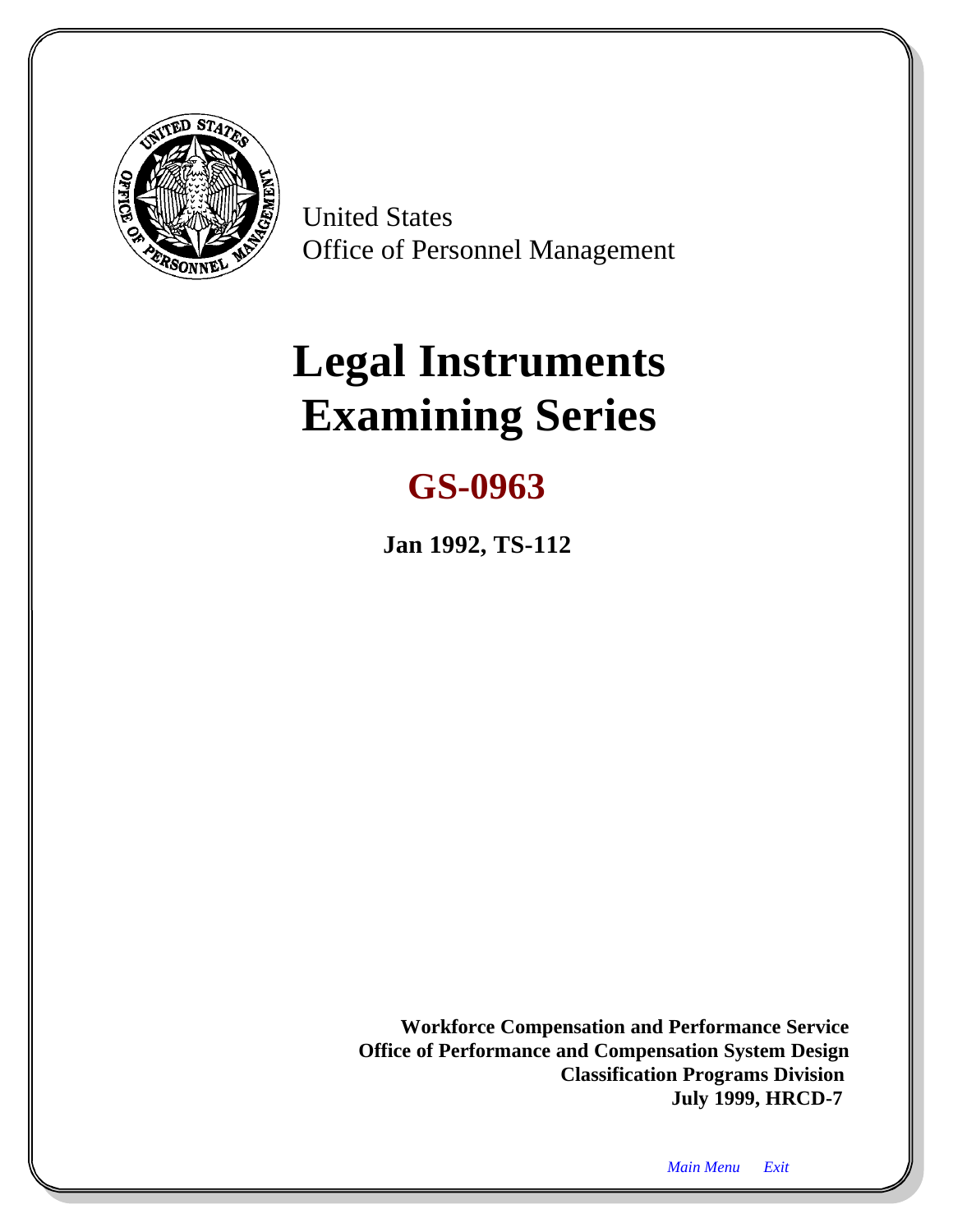## **Legal Instruments Examining Series**

#### **GS-0963**

## **CONTENTS**

| TECHNICAL EXAMINATION VERSUS CLERICAL PROCESSING  2 |
|-----------------------------------------------------|
|                                                     |
|                                                     |
|                                                     |
|                                                     |
|                                                     |
|                                                     |
|                                                     |
|                                                     |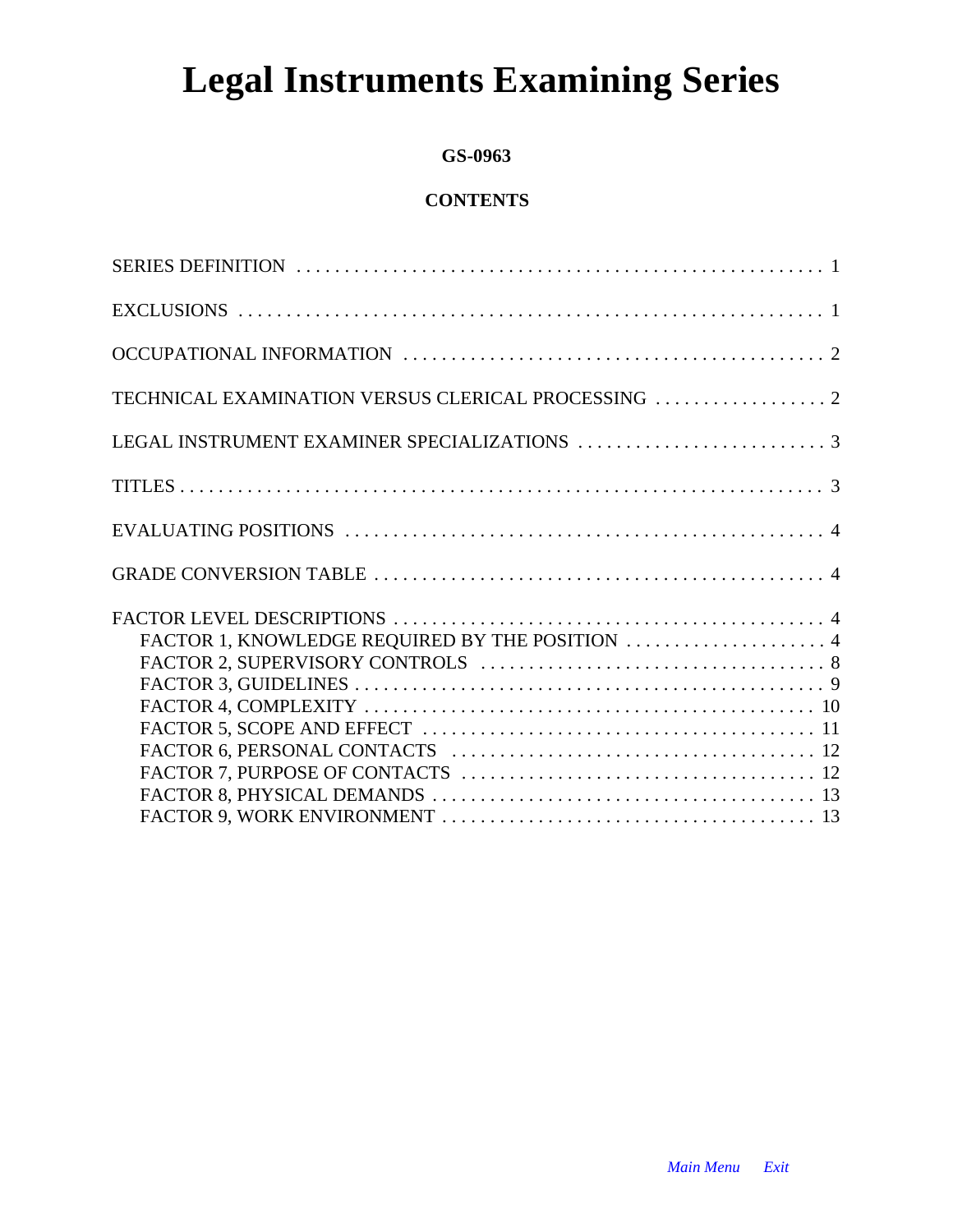#### Page 1, 1/92,TS-112

## **SERIES DEFINITION**

This series includes positions primarily concerned with the examination of legal instruments and supporting documents, other than claims, to determine whether a requested action complies with certain provisions of various laws. The work requires the application of particular regulatory and procedural knowledge that is based on those laws.

This standard supersedes the previous standard for the Legal Instruments Examining Series published in April 1959. This series no longer includes clerical positions.

## **EXCLUSIONS**

- 1. Classify positions that involve the examination of legal instruments in certain subject-matter areas where the paramount knowledge requirement is program-related, in various specific or general series for the appropriate subject-matter area, such as in the [Accounting and Budget Group, GS-500, t](#page-56-0)he [Business and Industry Group, GS-1100, o](#page-97-0)r th[e Investigation Group, GS-1800.](#page-119-0)
- 2. Classify positions that involve clerical functions in support of legal instruments examining work, but that do not involve technical aspects of examination, in the [Legal Clerical and](#page-0-0) [Assistance Series, GS-986,](#page-0-0) or other appropriate clerical series.
- 3. Classify positions that involve the application of a body of law and its implementing regulations in examining, adjudicating, adjusting, or reconsidering claims for benefits entitlement or other similar actions in the appropriate two-grade interval administrative series. These series include those concerned with retirement, social insurance, workers' compensation, veterans' benefits, land law, immigration, or visa and passport examination.
- 4. Classify positions that involve analyzing legal decisions; compiling substantive information on legal subjects; and collecting, analyzing, and evaluating evidence in connection with hearings, appeals, litigation, or advisory services in the **Paralegal Specialist Series**, [GS-950,](#page-0-1) when the work requires specialized knowledge of law, but not bar membership.

Page 2, 1/92, TS-112

5. Classify positions that involve preparing, controlling, verifying, or abstracting procurement or contracting documents; assembling contracts; or performing other duties involved with assisting in the administration of contracts in the [Procurement Clerical and Assistance](#page-0-1) [Series, GS-1106.](#page-0-1)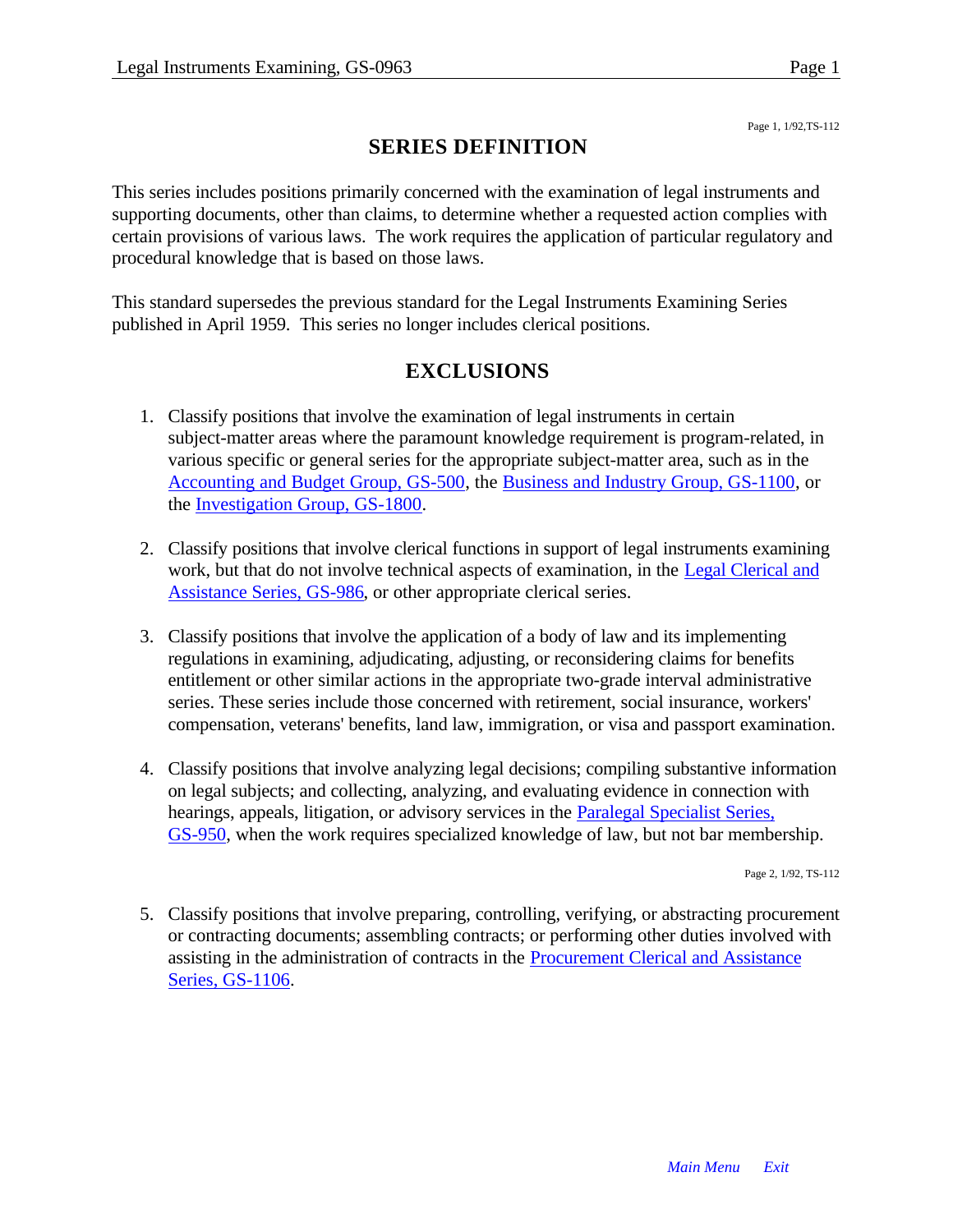## **OCCUPATIONAL INFORMATION**

This series covers one-grade interval technical positions that involve examining legal instruments and supporting documents to determine compliance with certain provisions of various laws. It does not include clerical positions that involve preliminary processing and other functions that support the work of the examiner.

The term "legal instrument," as used in this standard, relates to the primary document required for action to be taken pursuant to regulations or other provisions established under law. Legal instruments typically are submitted by applicants seeking permission, registration, licensure, or other action by or from the Government. A legal instrument may be accompanied by one or more supporting documents that substantiate or give evidence of required items of information. Both the legal instrument and the supporting documents require examination to determine their adequacy in meeting certain technical requirements of governing provisions.

Some characteristics common to the work include:

- -- Reviewing legal instruments and supporting documents for completeness of information, proper execution, certification, technical details, and other requirements.
- -- Obtaining additional data or information to reconcile discrepancies.
- -- Determining whether the action sought by the party submitting the instrument corresponds with governing regulations, procedures, and other criteria. This may involve searching highly specialized records to ascertain if any conditions exist that might preclude approval.

Page 3, 1/92, TS-112

-- Arriving at a decision on the requested action, or, if such a decision is not within the scope of the employee's authority, recommending a decision.

Some positions may involve responsibility for notifying the submitting party when the instrument does not meet technical requirements, explaining why the action cannot be granted, and advising the party on how such requirements may be met, or providing information on alternative options. Many positions also involve providing information and assistance in response to inquiries concerning the instruments examined.

## **TECHNICAL EXAMINATION VERSUS CLERICAL PROCESSING**

In contrast to the foregoing, clerical processing positions involve such work as receiving, reviewing, and verifying documents; maintaining office records; locating and compiling data or information from files; compiling information for reports; keeping a calendar and informing others of deadlines and other important dates; and similar nontechnical support work. Clerical processing positions differ from examiner positions in that the end product of the clerical (initial) phase of the examining process is an assembled case. The case is then submitted to an examiner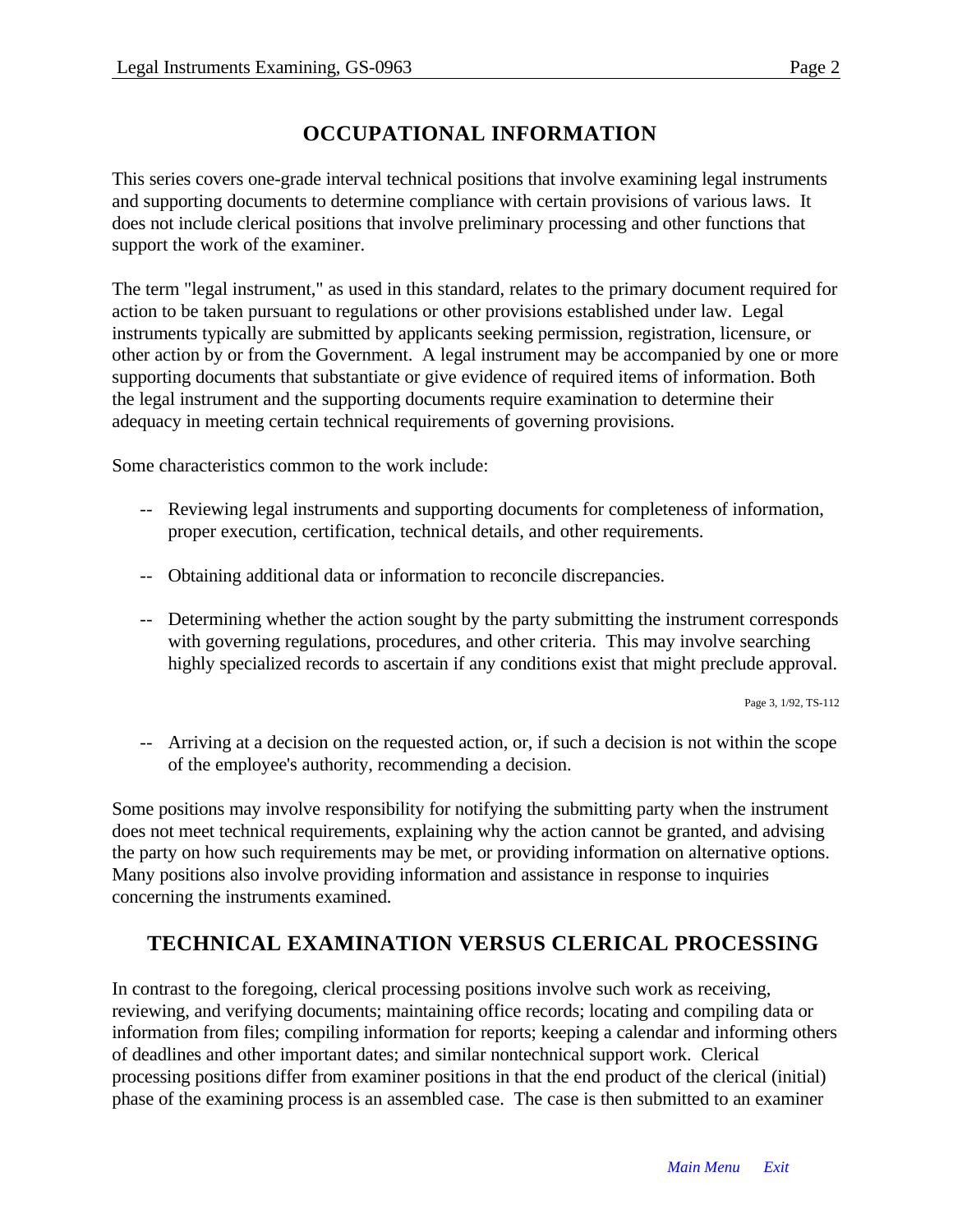for technical evaluation and final disposition. The end product of the examiner position, then, is an overall decision or recommendation.

## **LEGAL INSTRUMENT EXAMINER SPECIALIZATIONS**

Some major specialties of legal instruments examining positions found in this series include the following:

- -- *Applications examiners* are primarily concerned with submissions by individuals, partnerships, corporations, or others requesting licenses, permits, rights, or privileges.
- -- *Bonds examiners* are primarily concerned with instruments involved in securing the performance of obligations or duties.

Page 4, 1/92, TS-112

- -- *Contracts examiners* are primarily concerned with agreements between the Federal Government and an individual, corporation, State agency, and others to furnish supplies or services.
- -- *Conveyances examiners* are primarily concerned with instruments submitted by individuals, partnerships, corporations, and others that effect and/or evidence title to or interest in property.
- -- *Fiduciary Accounts examiners* are primarily concerned with financial statements that are required by law to be presented to the courts or to the responsible administrative agency by fiduciaries acting on behalf of incompetent veterans, minors, or incompetent beneficiaries of deceased veterans.
- -- *Securities examiners* are primarily concerned with instruments relating to the legal ownership of or entitlement to securities. Action in this category may be initiated by an application, report, security, check, or other document.
- -- *Statements examiners* are primarily concerned with instruments filed by various organizations with respect to their creation, organizational structure, capitalization, operations, processes, etc.

#### **TITLES**

*Legal Instruments Examiner* is the title for positions in this series.

*Lead Legal Instruments Examiner* is the title for positions that meet the criteria in the [Work](#page-0-1) [Leader Grade-Evaluation Guide.](#page-0-1)

*Supervisory Legal Instruments Examiner* is the title for positions that meet the criteria in the appropriate supervisory evaluation guide.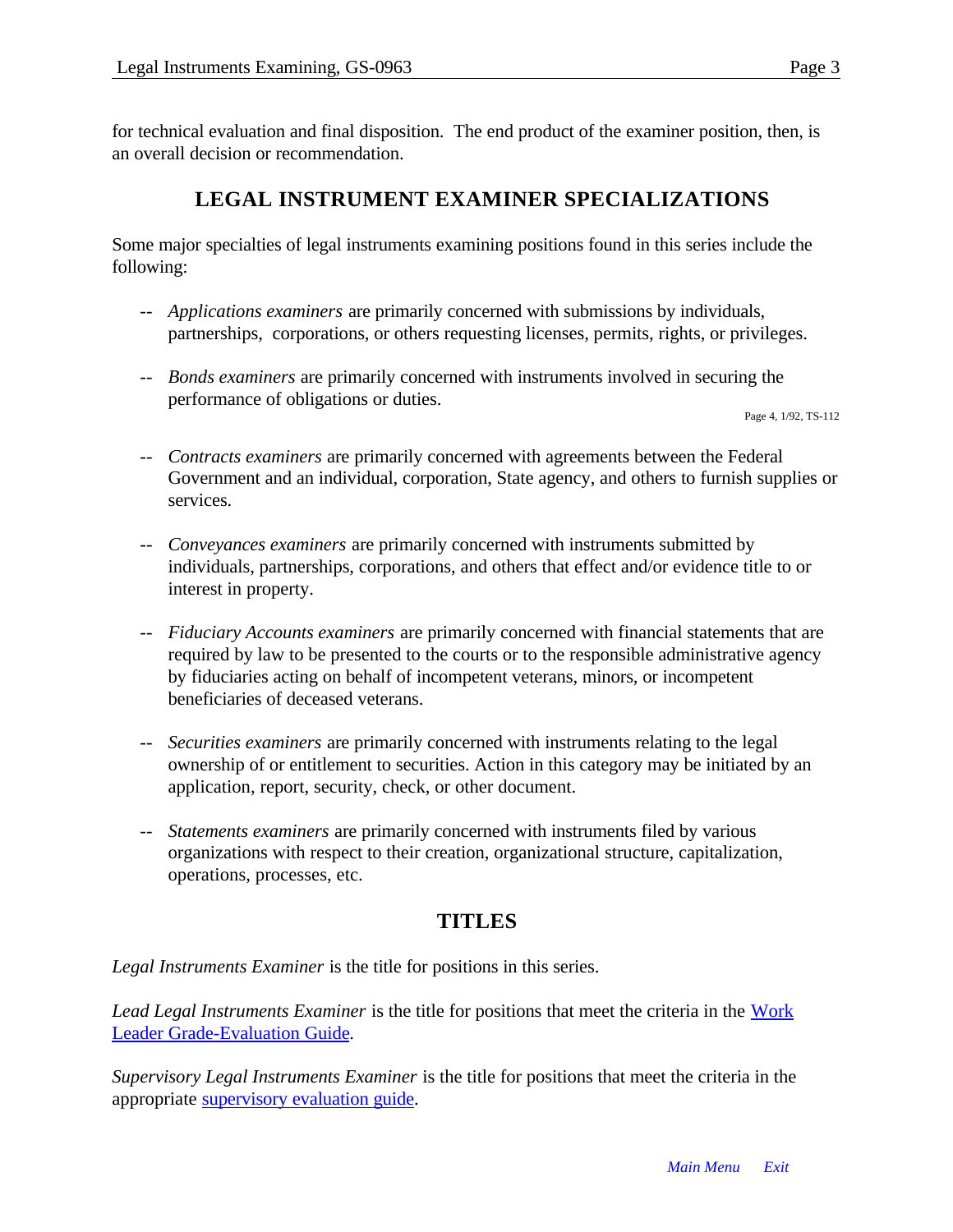Agencies may add parenthetical titles that identify the particular specialty, such as (Applications), (Bonds), (Contracts), (Conveyances), (Fiduciary Accounts), (Securities), and (Statements) when further distinctions are necessary. Work that requires a fully qualified typist or stenographer must be titled using the appropriate additional parenthetical title. (See titling instructions in the [Introduction to the Position Classification Standards.](#page-16-0)) Page 5, 1/92, TS-112

## **EVALUATING POSITIONS**

The basic instructions and concepts for the Factor Evaluation System should be applied in the evaluation of positions. Evaluate nonsupervisory full performance positions at grades GS-6 and above using the grade level criteria that follow. Evaluate trainee and developmental positions using the FE[S primary standard](#page-49-0) in conjunction with this standard, related standards, and sound classification and position management practices.

Evaluate leader positions using the Work Leader Grade-Evaluation Guide.

Evaluate supervisory positions using the criteria in the appropriate [supervisory evaluation guide.](#page-0-1)

#### **GRADE CONVERSION TABLE**

Total points on all evaluation factors are converted to GS grade as follows:

| <b>GS Grade</b> | <b>Point Range</b> |
|-----------------|--------------------|
| 6               | 1105-1350          |
|                 | 1355-1600          |
| 8               | 1605-1850          |
| Q               | 1855-2100          |

Page 6, 1/92, TS-112

#### **FACTOR LEVEL DESCRIPTIONS**

## **FACTOR 1, KNOWLEDGE REQUIRED BY THE POSITION**

*Level 1-4 -- 550 points*

The work requires knowledge of particular regulations, interpretive material, procedures, and processes established by an agency to conduct examinations of a type<sup>1</sup> of legal instrument and associated supporting documents. This knowledge includes certain limited aspects of the subject-matter field, such as legal and technical terminology commonly encountered in the examination process. The knowledge is used to examine instruments that --

<sup>&</sup>lt;sup>1</sup>"Type" means sufficiently similar as to subject-matter and purpose to require the application of a single body or related bodies of governing provisions.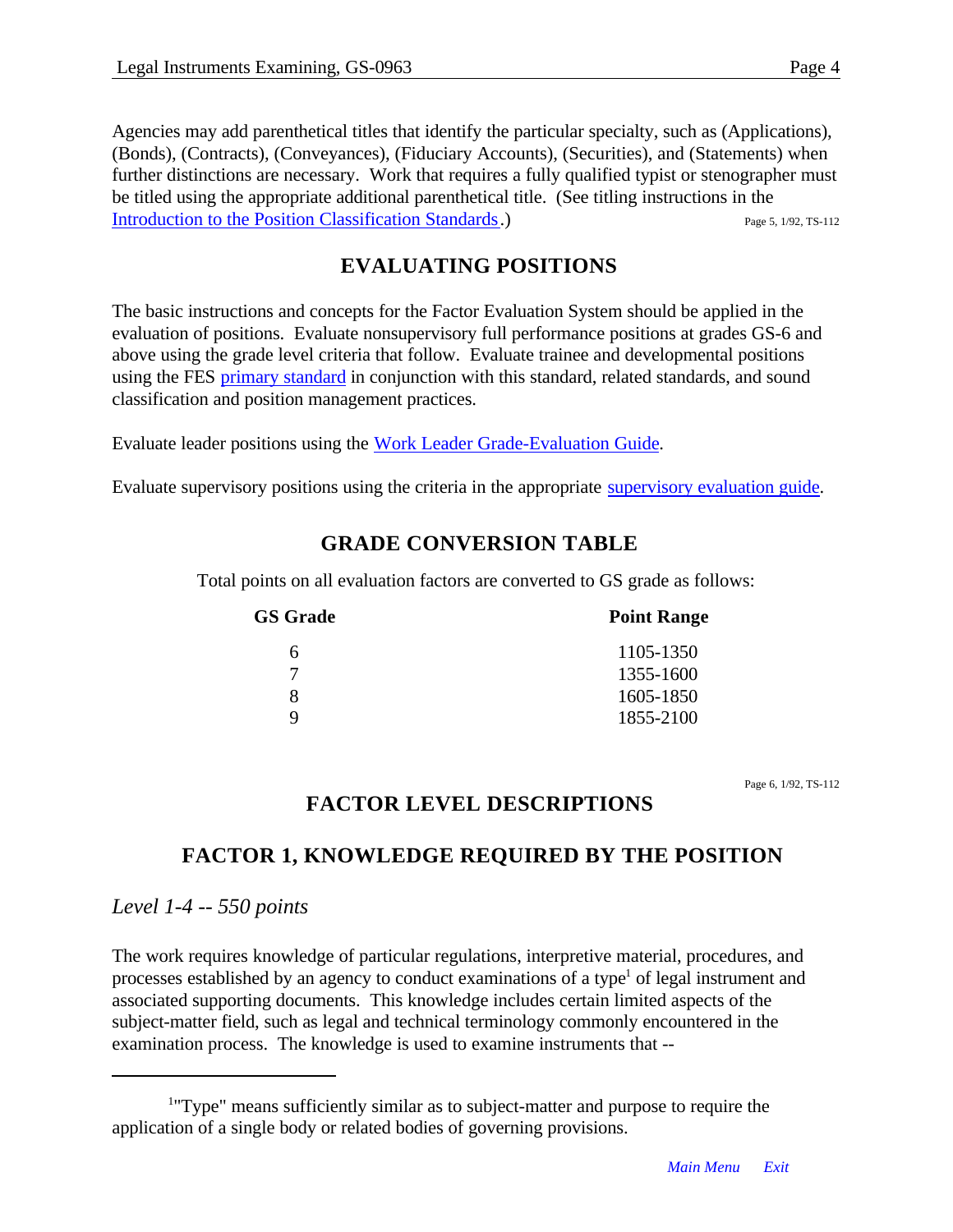- -- present information and facts that are straight-forward, readily verifiable, and need little development;
- -- require limited searches of reference, file, or historical material; and
- -- entail comparisons with explicit criteria.

The work also requires skill in oral and written communication sufficient to obtain information and to deal with inquiries.

#### *Illustrations* --

-- Employees evaluate applicants' experience for a variety of merchant marine ratings. They consider such items as qualifying experience, written exam scores, citizenship, physical examinations, visual tests, and any drug use and/or convictions. They administer and grade written examinations and compute applicants' sea service. They interview applicants to verify and clarify information and advise on such matters as how to prepare and obtain documentation, how to qualify for ratings, and how to restore eligibility. Employees determine the type of licenses applicants are qualified for, the size or horsepower of the vessels that applicants may serve aboard, and any route restrictions that may apply to the licenses. They answer questions and provide information on the documentation of merchant mariners.

Page 7, 1/92, TS-112

- Employees examine applications for licenses and permits concerning the legal manufacture, sale, collection, and use of firearms and explosives. They consider such things as type of activity (e.g., pawnbroker, collector, dealer, manufacturer); kind of business ownership; proposed storage facilities; quantities of explosives involved; and criminal convictions, if any. They initiate record checks, secure related law enforcement and court documents, make various contacts to verify facts or obtain additional information, and refer probable violations to field investigation and inspection personnel. Employees compare accumulated information with pertinent records, files, and legal requirements and issue or recommend denial or revocation of licenses and permits. They respond to telephone inquiries concerning firearms and explosives license and permit requirements, procedures, and regulations.
- Employees examine applications, legal attachments, and technical showings for private radio station licenses. They consider the type of activity, frequency, power emission, and other operational and technical details, for eligibility of service requested. They check available records, maps, charts, previous filings, and compare requested frequencies to standard technical specifications and clearances. Employees answer questions and provide information by phone, mail, and in person regarding certain published regulatory and policy specifications, status of applications, filing and processing procedures, and other functions of the licensing activity.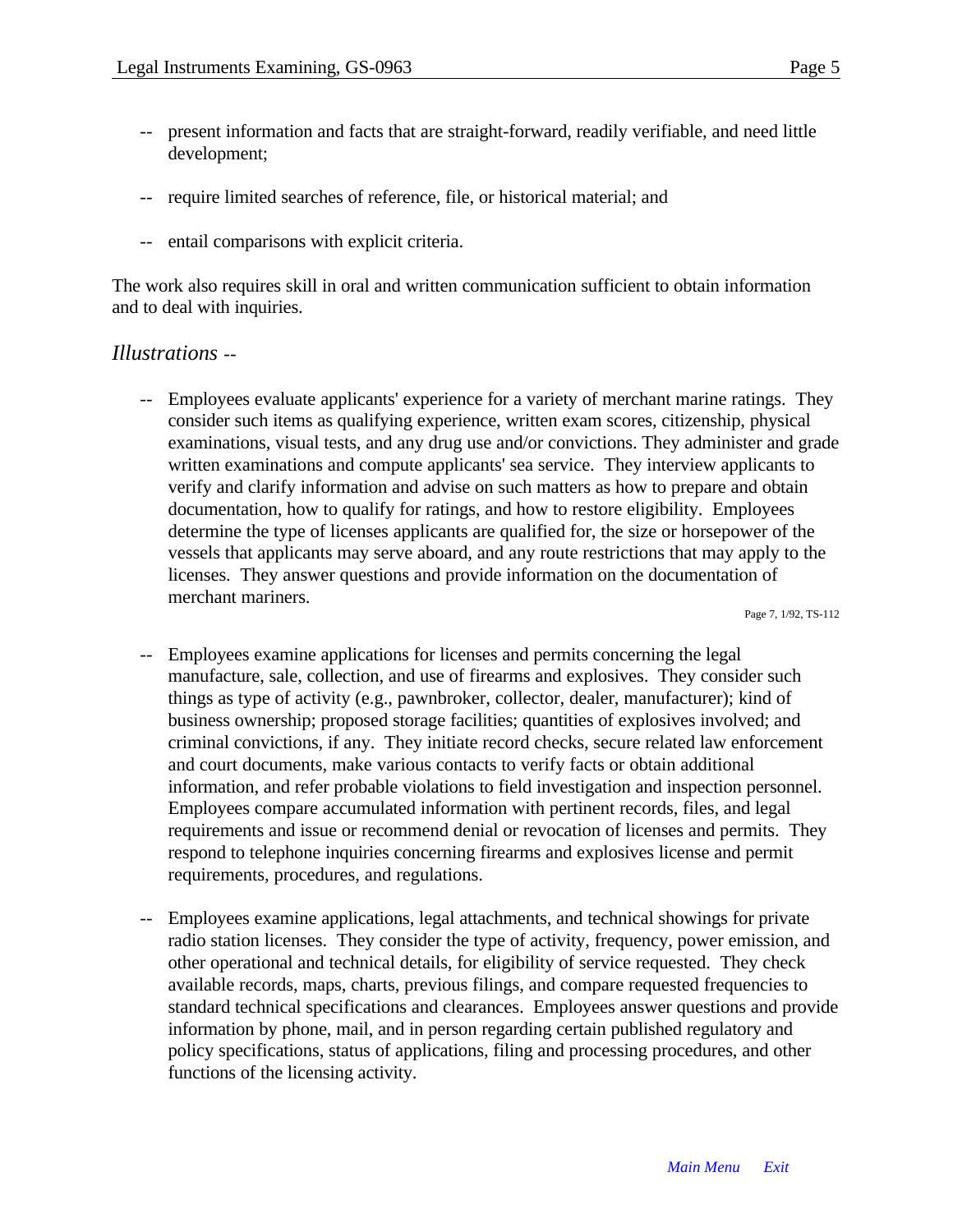Page 8, 1/92, TS-112

#### *Level 1-5 -- 750 Points*

The work requires either: A) a greater depth of knowledge of the application of laws, regulations, and agency requirements and pertinent aspects of the subject-matter fields involved to examine a type of legal instrument and associated supporting documents, or B) a breadth of different regulatory and procedural knowledge, similar in depth to that described at Level 1-4, to examine more than one type of legal instrument and associated supporting documents.

*Situation A*

The work requires a depth of regulatory, procedural, and program-related knowledge to examine a type of legal instrument and associated supporting documents that require development and evaluation of the situation behind the documentation submitted; extensive searches of records, reference, or historical material; and comparisons with complex, voluminous, or broadly written criteria. This knowledge enables the examiner to deal with situations that involve varying conditions, circumstances, options, or alternatives and to arrive at a decision or recommendation tailored specifically to the individual case.

This knowledge includes sufficient familiarity with the subject-matter field to be able to seek out, interpret, and understand information in subject-matter texts and technical reference material.

#### *Illustrations* --

- -- Employees examine reports of physical examinations, together with consultations, laboratory reports, requests for waivers, and other pertinent data concerning the physical and mental health of individuals for various classes of medical certification necessary to obtain an airman<sup>2</sup> certificate (license to fly or to perform other flight-related activities). They determine whether to issue a restricted or unrestricted certificate, or to deny medical certification when the individual does not meet medical standards. In cases of certain functional defects, employees develop information for the issuance of waivers in lieu of meeting the medical standards.
- -- Employees perform initial and continuing review of a large variety of documents submitted by warehousemen<sup>3</sup> who desire to participate in commodity storage agreement programs covering Government-owned or loaned bulk grain and rice commodities. These documents are required in the execution, suspension, or termination of contract

<sup>&</sup>lt;sup>2</sup>This is an established term used by industry and the Government to denote an individual engaged in certain aviation functions.

<sup>&</sup>lt;sup>3</sup>This is an established term used in agricultural commodity dealings by industry and the Government. It refers to a warehouse owner, operator, or agent and is not be confused with former titles used for positions in the Federal Wage System.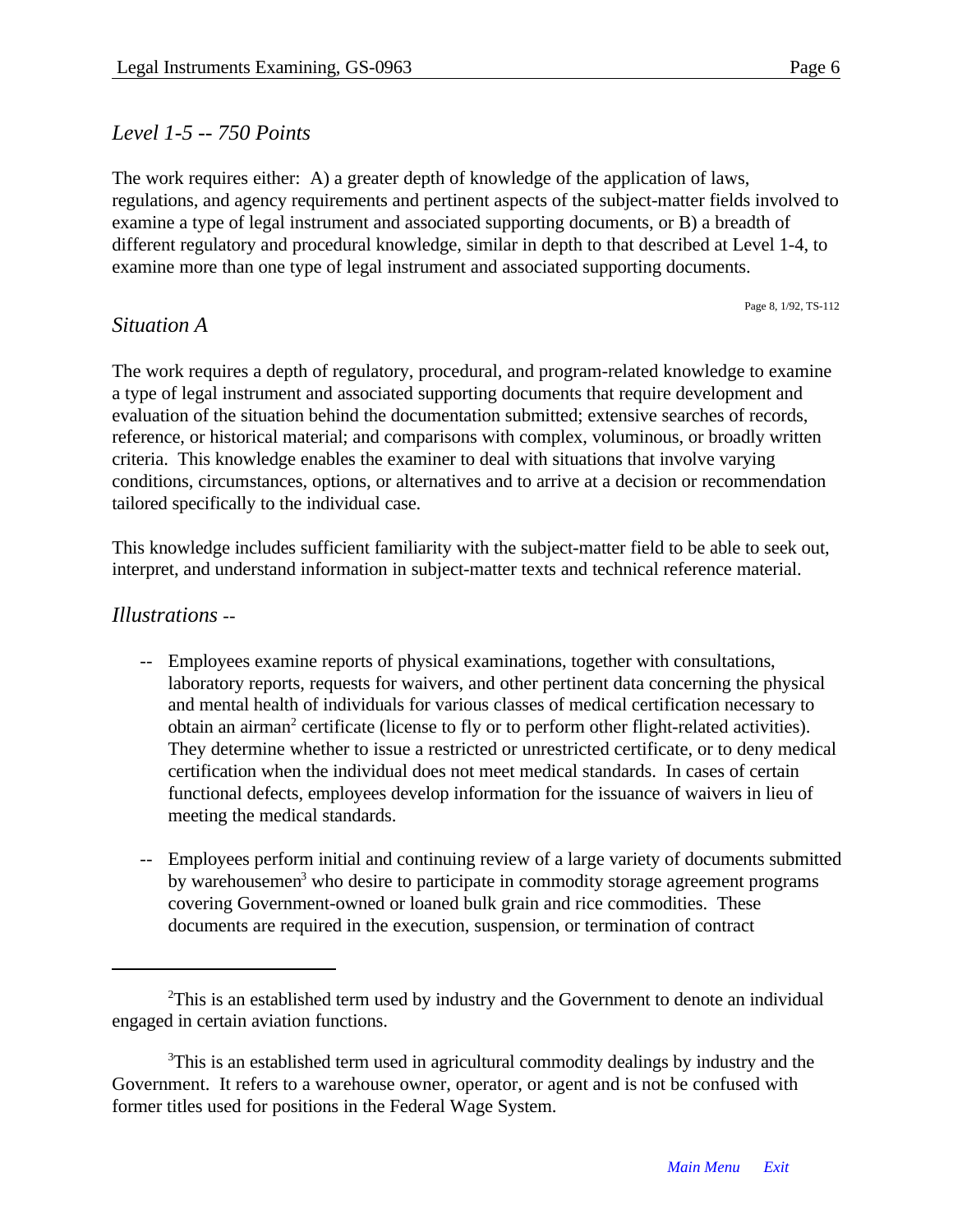agreements for the storage and handling of the commodities on a nationwide basis. Employees determine if various facility specifications, rates, and business arrangements proposed by warehousemen conform to prescribed technical standards.

- -- Employees examine or "audit" realty case records covering civil and military real estate transactions. They confirm that all deeds, appropriate curative instruments, and final opinions have been received; that awards have been made in condemnation cases; and that proper court documents, formal transfer papers, and letter permits have been received. If property is subject to any outstanding interests, such as minerals, oil and gas leases, roads, or utility lines, they verify that necessary remedial action has been taken and that it has been properly reflected on the official project summary and map. As other real estate actions are accomplished, employees review the record and certify that the tract file is complete and accurate.
- -- Employees examine, process, and maintain records of all permit, license, and exemption matters that concern migratory bird and endangered migratory bird species in a multi-state region. These instruments grant permission to import or export wildlife or wildlife products, or to otherwise take and use migratory bird species. By obtaining permits and licenses or exempt status, individuals, businesses, institutions, and Native American tribes do not have to conform to regulations that would otherwise subject them to criminal or civil action. Employees serve as the primary informational resource for field personnel, and for public, institutional, and business inquiries; and as an expert witness during legal proceedings.
- Employees examine instruments and documents involved with the administration of beneficiary estates, the protection of benefit rights, and the identification of problems requiring action by field employees or attorneys. They review and approve petitions and statements of accounts that have been submitted during court proceedings or that are submitted by non-court- appointed fiduciaries. They determine fund needs, authorize release of funds from restricted accounts, and approve the liquidation of bonds. They adjust fund allowances for the beneficiary when information is received indicating a change in the financial situation and when requests for allowances are made by fiduciaries or beneficiaries. They take necessary action to protect benefit rights and advise fiduciaries of other Federal and state benefits to which the beneficiary may be entitled.

Page 10, 1/92, TS-112

#### *Situation B*

The work requires knowledge of various regulations, interpretive material, procedures, and process established by agencies to conduct examinations of more than one type of legal instrument and associated supporting documents. This knowledge includes certain limited aspects of the subject-matter fields involved, such as legal and technical terminology commonly encountered in the examination process. This knowledge is used to examine instruments that differ in subject-matter and/or purpose and that require the application of multiple or unrelated bodies of governing provisions.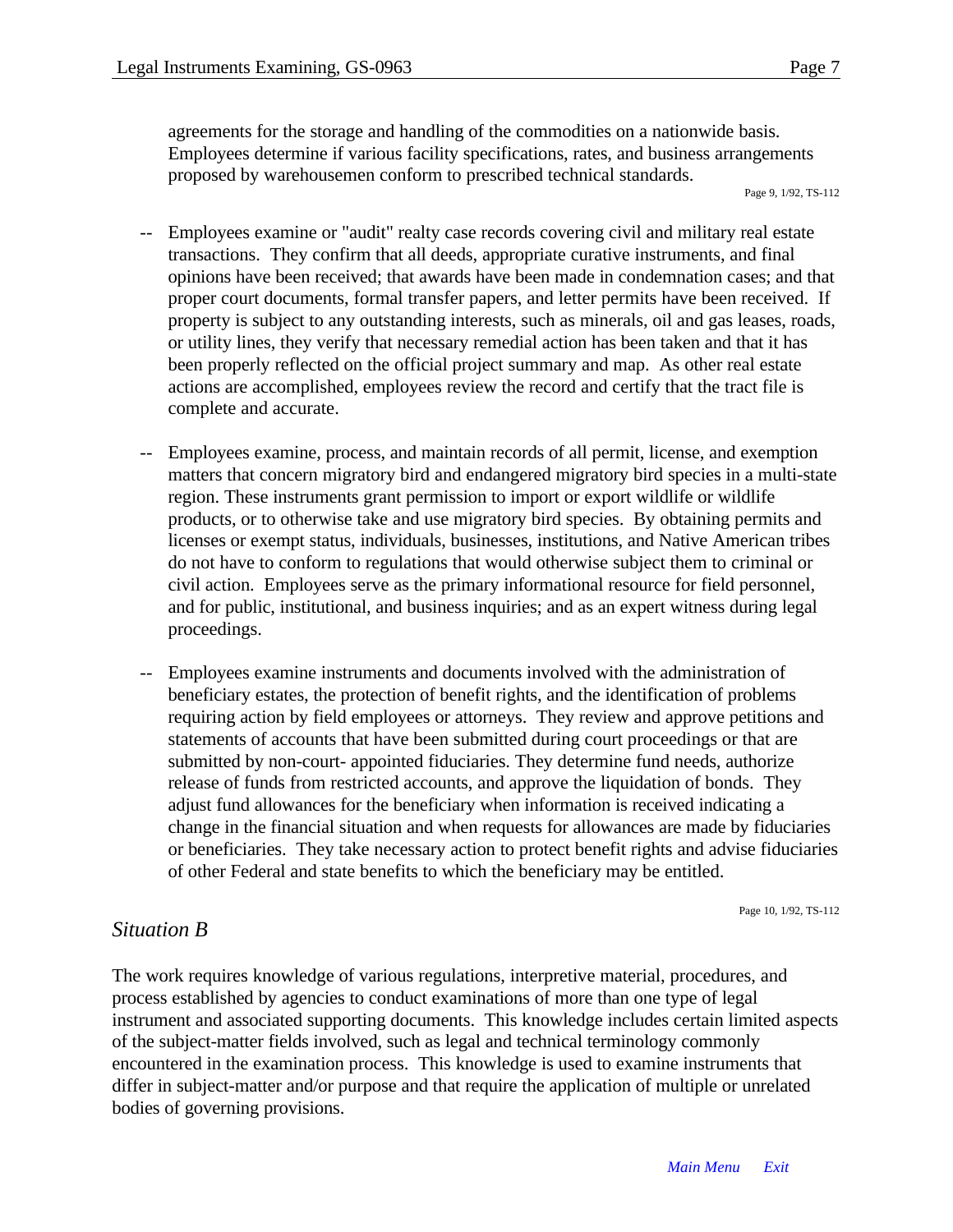#### *Illustrations* --

- Employees examine, process, and maintain documentation for a variety of special use permits, mineral rights agreements, and licenses for use of Government land or facilities submitted by individuals, organizations, and businesses. For example, applications may concern pasture land, mineral leases, ski areas and resorts, outfitters and guides, marinas, clubs and camps, summer home tracts, and electronic and communication sites. Once the review of the documents submitted is completed and they are found to be acceptable, employees prepare the permit to be issued, including the calculation of the fees to be charged.
- Employees examine various types of bonds including: (a) advance payment bonds in connection with Medicare contracts; (b) performance and payment bonds given in support of contracts for supplies and services, and for construction contracts; (c) bonds covering the faithful performance of duties of officers and civilians entrusted with responsibility for Government funds and property; (d) bonds given to secure the safekeeping and return of Government property; (e) bonds given in connection with structures erected in navigable waters; (f) annual bid bonds; and (g) consents of surety. Employees determine whether bonds and supporting documents, such as contracts, wills, trust indentures, powers of attorney, and court orders are complete and in accordance with regulatory requirements; whether any irregularities affect the validity of the instrument; and whether the bond is sufficient to protect the interests of the Government as required by statute, regulations, or agreement.

Page 11, 1/92, TS-112

## **FACTOR 2, SUPERVISORY CONTROLS**

#### *Level 2-3 -- 275 points*

The supervisor assigns work according to a standardized control system, such as batched work, case load level, geographic area, or some other defined structure. The supervisor provides standing general instructions about timeliness, objectives, and relative priorities. The supervisor assists the employee with unusual situations that do not have clear precedents.

The employee independently performs complete examining functions and carries out the successive steps and handles problems and deviations in the work assignment in accordance with instructions, policies, previous training, or accepted work practices.

Completed work is reviewed by a quality review sampling system and/ or is spot checked by the supervisor or a senior worker for appropriateness of results and conformity to established requirements and deadlines. Work methods used in arriving at a product are not normally reviewed in detail.

*Level 2-4 -- 450 Points*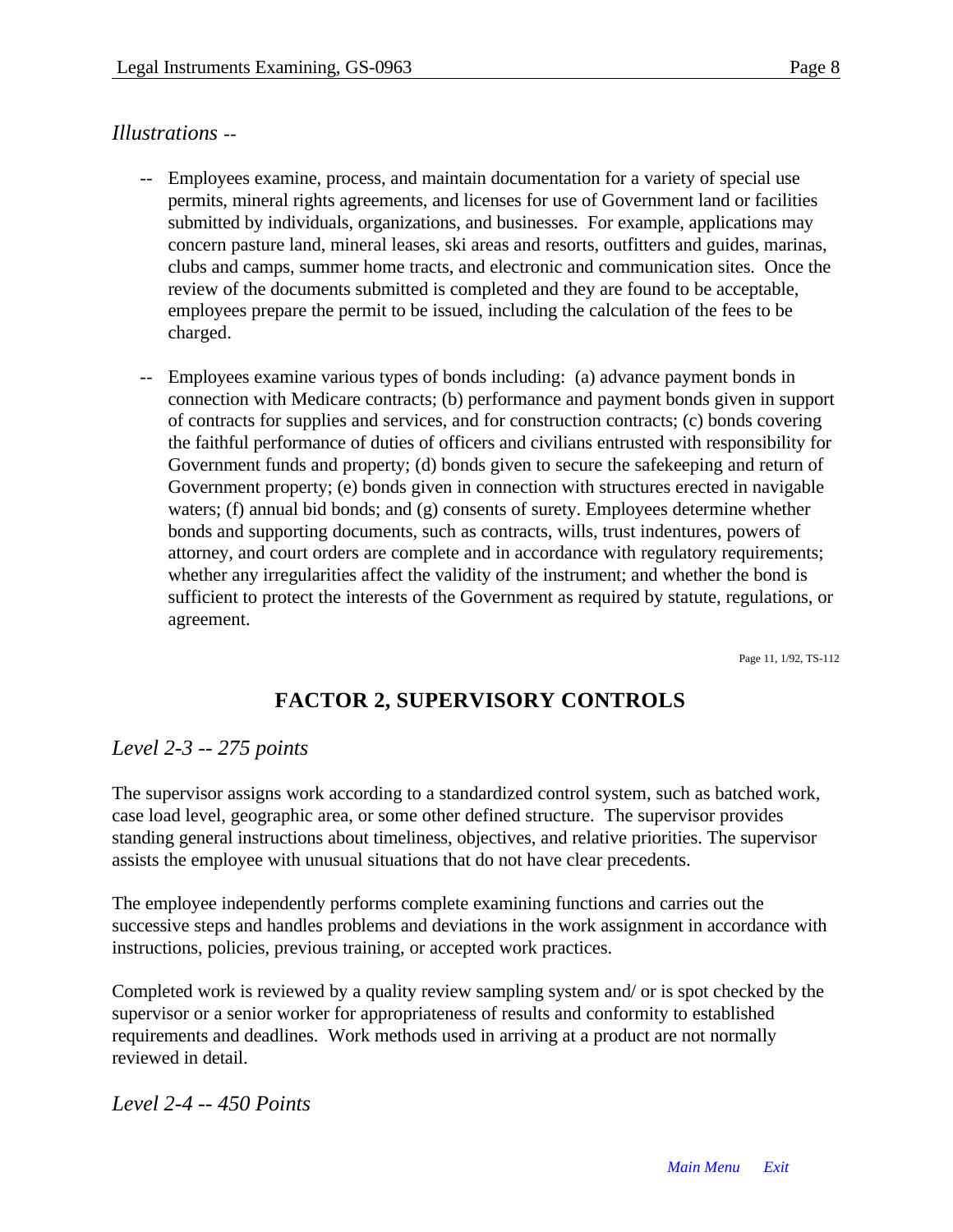NOTE: This level is only appropriate for positions in which the employee is delegated authority to take final disposition action, not subject to further technical review.

The supervisor sets the overall objectives and resources available. The work is usually assigned according to a standardized control system or otherwise goes directly to the employee. The employee participates in the development of standing general instructions about timeliness and relative priorities.

Page 12, 1/92, TS-112

In addition to performing all aspects of the work independently, the employee is also delegated commitment authority and takes final disposition action. The employee is responsible for resolving most of the conflicts that arise; coordinating the work with others as necessary; and, on own initiative, interpreting policy in keeping with established objectives. Certain cases may be referred to subject-matter specialists (e.g., medical doctors, engineers) because of legal requirements and/or professional standards of practice. The employee keeps the supervisor informed of progress and potentially controversial matters.

The employee's judgment is accepted as technically sound, and completed work is reviewed from an overall standpoint in terms of feasibility, compatibility with other work, or effectiveness in meeting requirements or achieving expected results.

## **FACTOR 3, GUIDELINES**

## *Level 3-2 -- 125 points*

Procedures for doing the work are well established, and written guidelines, such as straight forward regulatory and technical specifications or otherwise interpreted regulations and technical material, procedural manuals, and other instructions are available for all aspects of the work. The employee selects the appropriate references and procedures for each phase of the examination process, question, or condition that develops.

The employee selects the appropriate guidelines according to circumstances arising from the particular instrument being examined. Some portions of the guidelines may change from time to time, and the employee must adjust to such changing conditions or interpretations. Situations to which the existing guidelines cannot be applied or circumstances that require significant deviations from the guidelines are referred to the supervisor.

## *Level 3-3 -- 275 points*

The guidelines are numerous and varied, and consist of general and uninterpreted references, such as basic and unabridged laws or regulatory material, technical manuals, court or other legal decisions, and other precedents. These guidelines may contain, for example, frequent and extensive amendments or revisions, or superseded laws that continue to have certain applicability. They may contain differing provisions of overlapping jurisdictions, i.e., requirements of Federal, State, county, municipal, and/or international or foreign laws that must be applied; or they may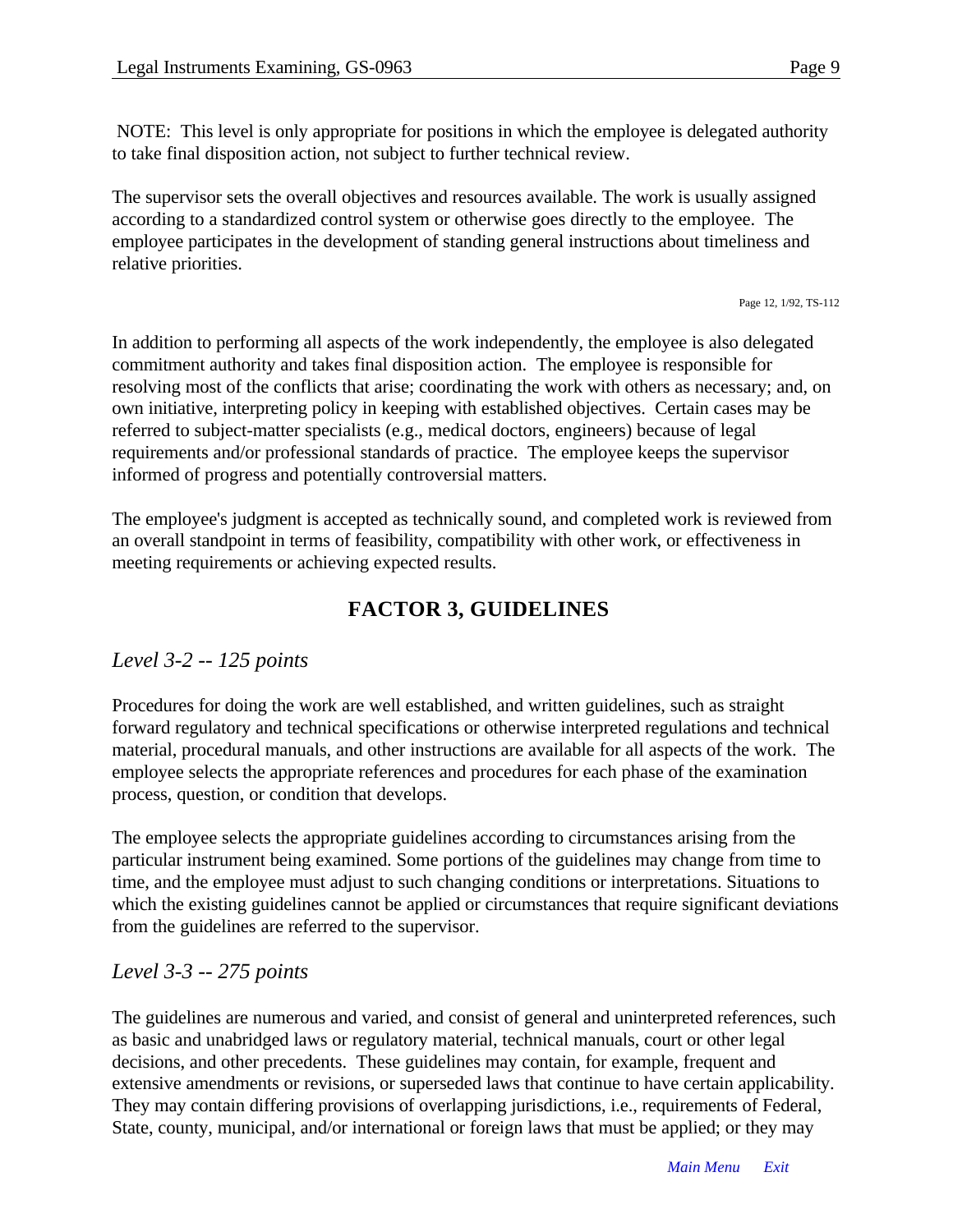contain legislative, regulatory, or administrative exceptions that possess certain unique and deviant requirements. Some guidelines may include technical or professional literature of a difficult and advanced level, or other similar complicating conditions.

Page 13, 1/92, TS-112

The employee chooses from among a variety of guidelines, selects those that are most appropriate, and interprets and/or adapts them in relation to specific problems encountered in the examination process. The employee searches through complex and voluminous reference material and may encounter precedents that are incomplete or not specific to the situation and that require careful analysis and interpretation. The employee describes problem conditions and recommends changes or additions to examining procedures that are inadequately covered or are missing from existing guidelines.

## **FACTOR 4, COMPLEXITY**

#### *Level 4-2 -- 75 points*

The employee reviews the instruments and supporting documents to determine whether they conform to governing provisions and whether the submitting party has met all requirements. The employee obtains additional information where necessary and searches available records, data bases, and historical material to insure that no conditions or conflicts exist that might preclude approval.

Legal instruments are standardized with respect to: (a) format -- the forms are usually designed to record specific items of routinely required information in a uniform manner; (b) function -- the forms are used for only one primary purpose or action; and/or (c) content -- the forms require substantially the same specific items of information to be present each time they are used. The supporting documents give direct, firsthand evidence and are usually considered as conclusively establishing the point in question.

Page 14, 1/92, TS-112

Actions taken in examining instruments are based on the results of searching, selecting, comparing, and deciding whether or not the submission meets the criteria required for approval. Decisions are based on comparing the information submitted with controlling agency criteria and previously recorded information. While choices are limited, difficulties encountered include meeting strict deadlines and keeping track of large quantities of facts, figures, information, and paperwork. The employee must pay attention to detail and be meticulous and accurate in searching file material, documenting records, and making precise notations and exact calculations.

#### *Level 4-3 -- 150 points*

The employee reviews the instruments and supporting documents, obtains additional data or information to reconcile discrepancies, and determines whether the instruments conform to governing legal provisions, policies, precedent decisions, procedures, and other criteria. The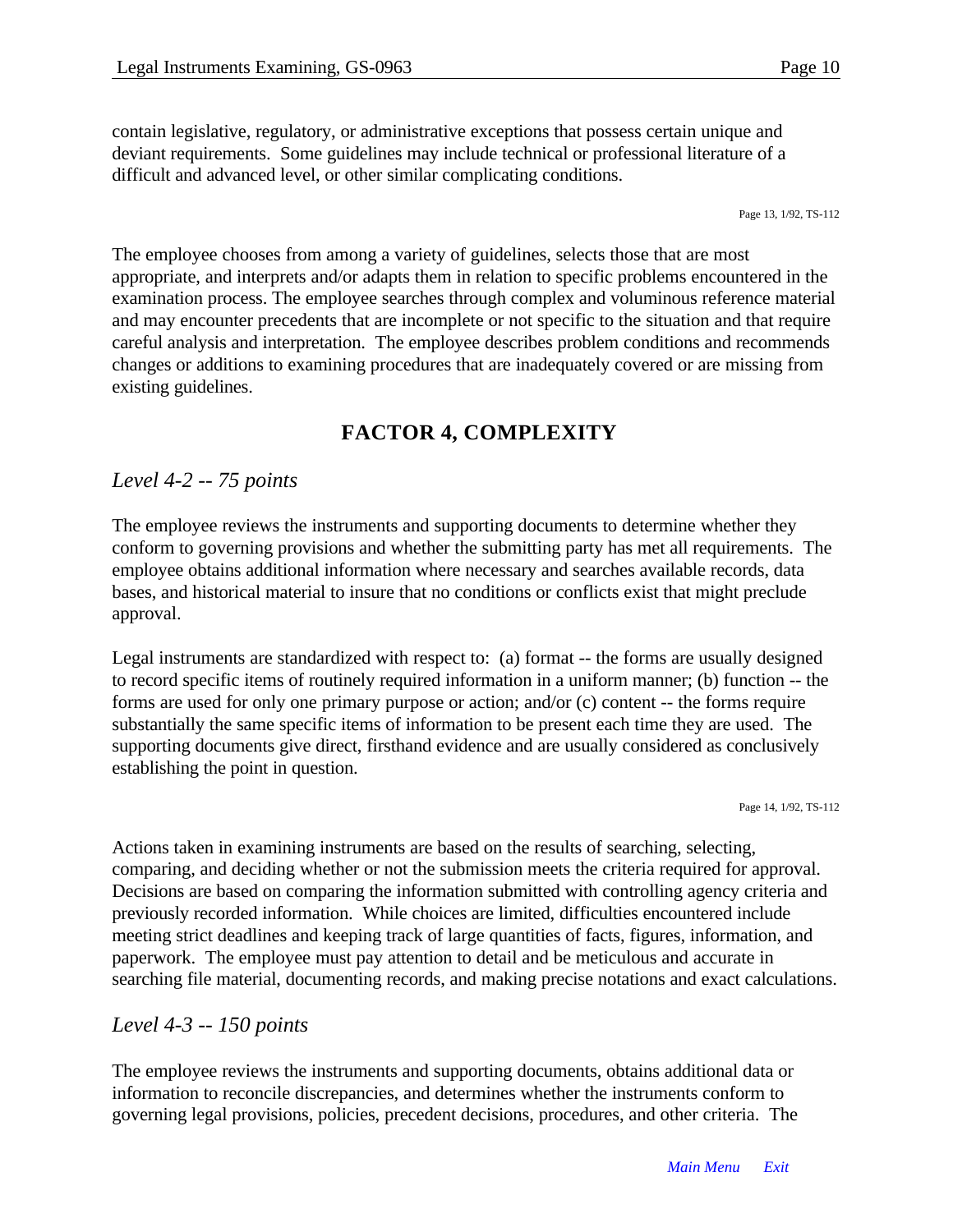employee insures that the submitting party has met all requirements, then searches records, data bases, and historical material to determine that no conditions or conflicts exist that might preclude or limit approval. If such conditions are found to exist, the employee may notify the submitting party, explain why the action cannot be approved as requested, advise the party on how such requirements may be met, or provide information on alternative options. The employee decides on the appropriate disposition that may involve limited forms of approval, monitoring, or follow-up actions.

Legal instruments are not standardized with respect to: (a) format -- the manner of organization and presentation of information can vary substantially; (b) function -- the same instrument is used for different purposes or actions; and/or (c) content -- successive submissions of the same type of instrument may involve different kinds of information. Supporting documents also require interpretation and analysis in order to be applied to the basic instrument. Such documents may be part of an investigative file, docket, or other record of an agency, or may originate outside the agency in the form of a legal document, an exhibit, a report, a tax return, or some other form of evidence that supports action on the basic instrument.

Actions taken on examining instruments may be complicated by situations where the facts are not clearly established; information is likely to be fraudulent; contradictions, conflicts, and inconsistencies must be reconciled; and/or verification or development of information from external sources is required. The employee evaluates submissions in relation to legal requirements, verifies factual interrelationships that are not always obvious, and assesses a variety of situations that depend on the particulars of the case and the submitting party. The employee chooses an appropriate course of action from among several possible outcomes.

Page 15, 1/92, TS-112

## **FACTOR 5, SCOPE AND EFFECT**

#### *Level 5-2 -- 75 points*

The purpose of the work is to examine legal instruments and supporting documents to determine whether portions of the submission meet governing provisions. The work is circumscribed by well defined and precise specifications. The employee shares responsibility for the examination with other persons or units of the organization.

The work comprises part of the examination process and affects the timeliness, accuracy, and acceptability of the agency's work products. The work provides the basis for subsequent actions taken by the organization to provide services to the public.

#### *Level 5-3 -- 150 points*

The purpose of the work is to examine legal instruments and supporting documents to determine whether requested actions meet governing provisions. The work is accomplished in accordance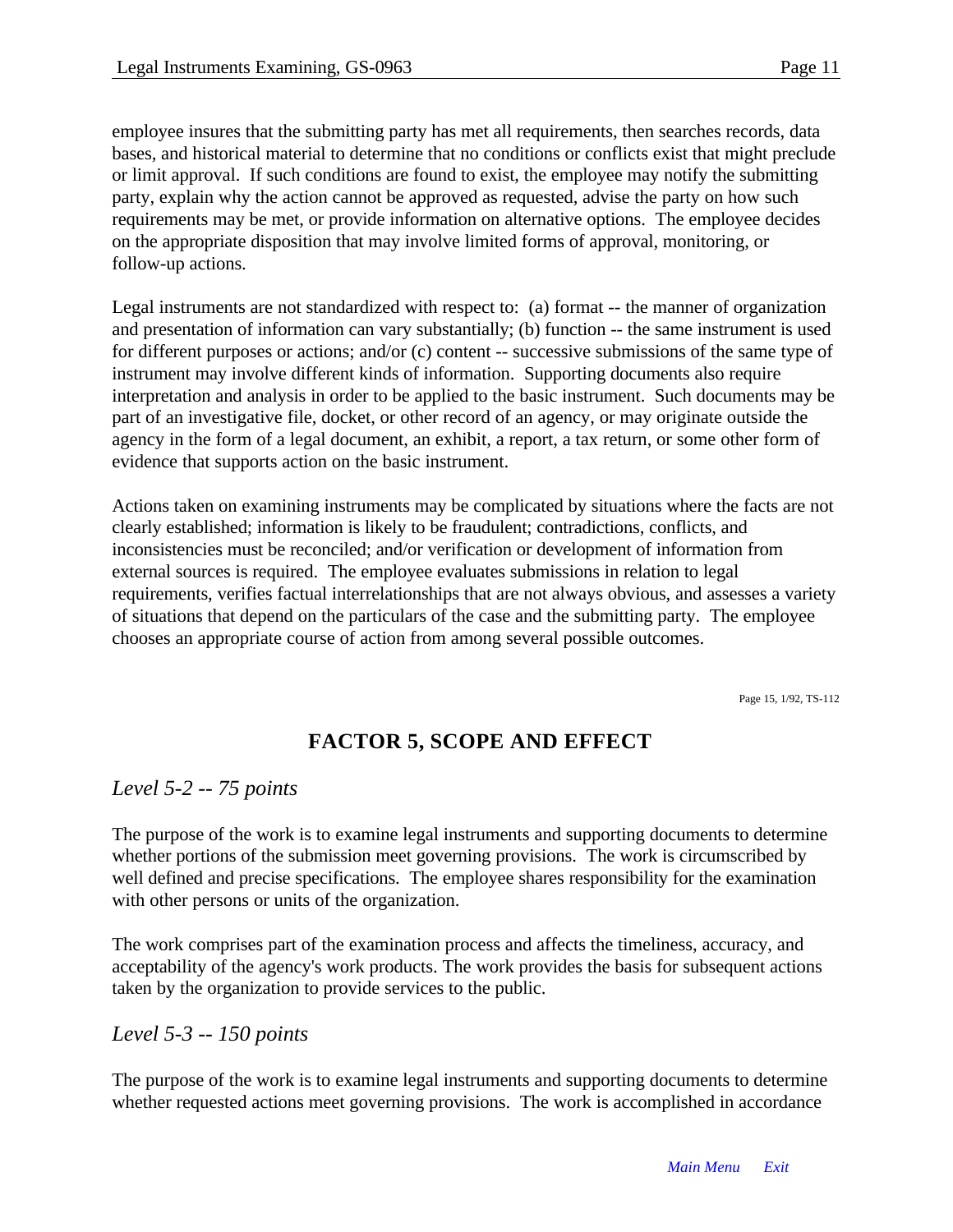with established criteria and may involve subjective considerations, such as looking for misrepresentations, fraud, or other illegal activity.

The work directly affects the ability of individuals, partnerships, corporations, and others to obtain licenses, permits, rights, or privileges; to conduct various financial or contractual matters; to ascertain that persons have ownership or interest in property or securities; or to carry out other transactions that affect personal livelihoods.

Page 16, 1/92, TS-112

## **FACTOR 6, PERSONAL CONTACTS AND FACTOR 7, PURPOSE OF CONTACTS**

#### *Persons Contacted*

- 1. Other examiners and support personnel in the immediate office or related units within the organization.
- 2. Various members of the general public, such as individuals and representatives of businesses or corporations, including attorneys; representatives of public, private, or nonprofit organizations; other personnel at different levels in the employee's agency; and employees in other Federal, State, or local entities. The contacts generally occur on a routine basis in the course of normal office activities.

#### *Purpose of Contacts*

- a. To obtain, provide, or clarify facts or information concerning procedural aspects of the examining process. The information exchanged ranges from easily understood to highly technical but does not involve broader explanations of governing provisions.
- b. To explain certain provisions of laws, regulations, programs, and policies, and to answer questions that go beyond the procedural aspects of obtaining examination approval. Contacts take into account the particular circumstances of the inquiring party. They may include providing explanations of why approval was not given, discussing measures that might be taken to obtain approval in the future, and/or explaining alternative options that may be available. The employee may have to deal with disgruntled or angered applicants or parties who seek restricted information.